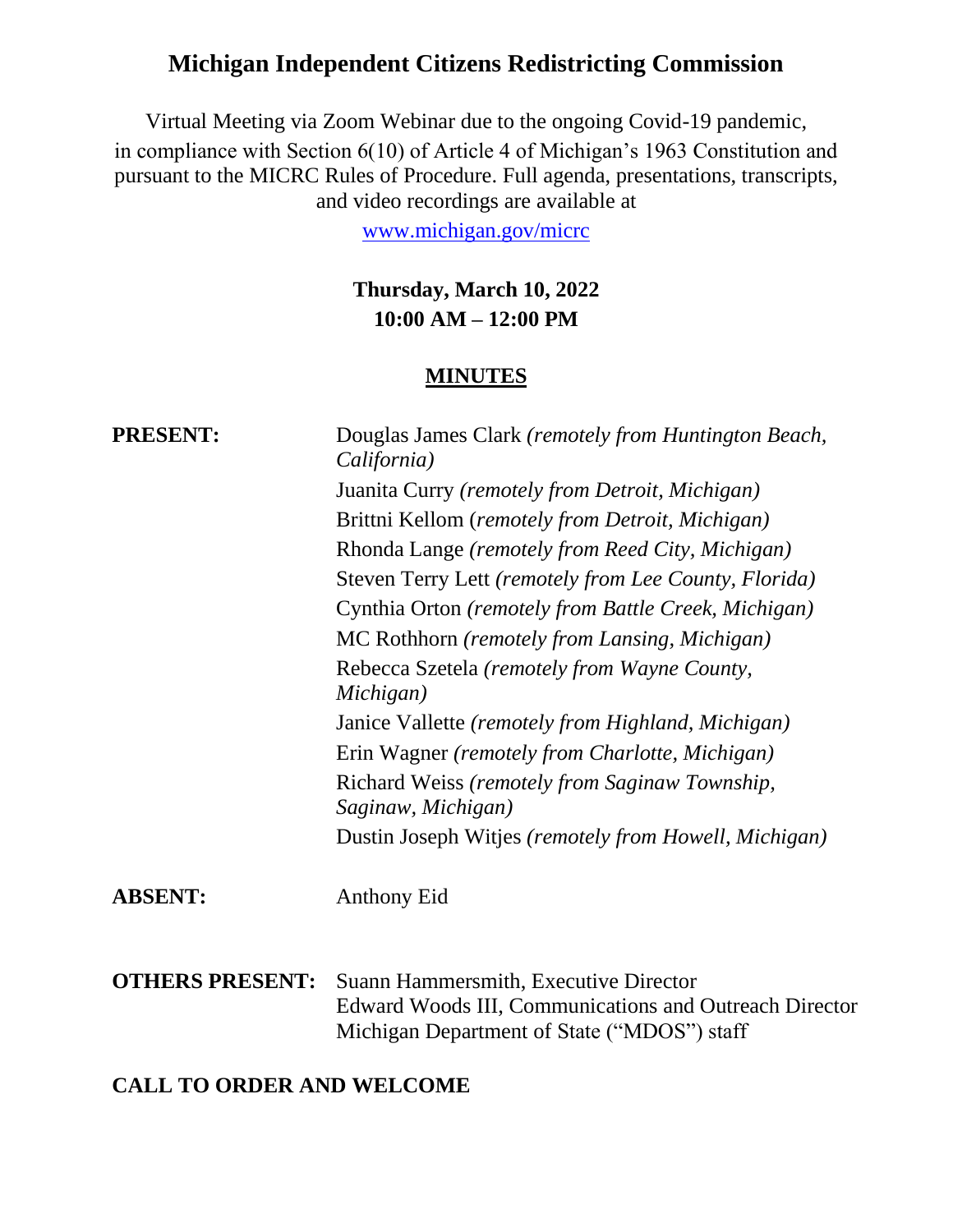Commissioner Szetela, Chair, called the meeting of the Michigan Independent Citizens Redistricting Commission (MICRC) to order at 10:00 AM.

## **ROLL CALL**

MDOS staff called roll. A quorum was met.

# **ADOPTION OF THE AGENDA**

**MOTION**: Amend the agenda to add "Discussion of reduction of Commissioners' base salary to 25% of the governor's salary" as New Business item 6.d. **Motion by Commissioner Wagner. Supported by Commissioner Lange. Commissioner Szetela, Chair, held a vote by show of hands. MOTION FAILED. Voting no: Commissioners Clark, Curry, Lett, Rothhorn, Szetela,** 

**Vallette, Witjes, Kellom**

**MAIN MOTION**: Commissioner Szetela, Chair, called for a motion to approve the agenda. **Motion by Commissioner Witjes. Supported by Commissioner Lett. Commissioner Szetela, Chair, held a vote by show of hands. MOTION UNANIMOUSLY APPROVED.**

## **PUBLIC COMMENT PERTAINING TO AGENDA TOPICS**

Commissioner Szetela, Chair, put the motion "to begin the public comment pertaining to agenda topics portion of the agenda" which was adopted. Two persons provided remote public comment: James Gallant and Anthony Scannell.

A full inventory of live and written public comment is available at [www.michigan.gov/micrc.](http://www.michigan.gov/micrc)

## **UNFINISHED BUSINESS**

a. Draft Amendments to FOIA Procedures and Guidelines, Written Public Summary of MICRC FOIA Procedures and Guidelines, and FOIA Form, Resolution 2022.03.01 Executive Director Hammersmith provided an update.

> **MOTION**: Adopt Resolution 2022.03.01, Approve MICRC Public Record Request Procedures and Guidelines, Written Public Summary of MICRC Public Record Request Procedures and Guidelines, and Public Record Request Form, as presented. **Motion by Commissioner Lett. Supported by Commissioner Witjes.**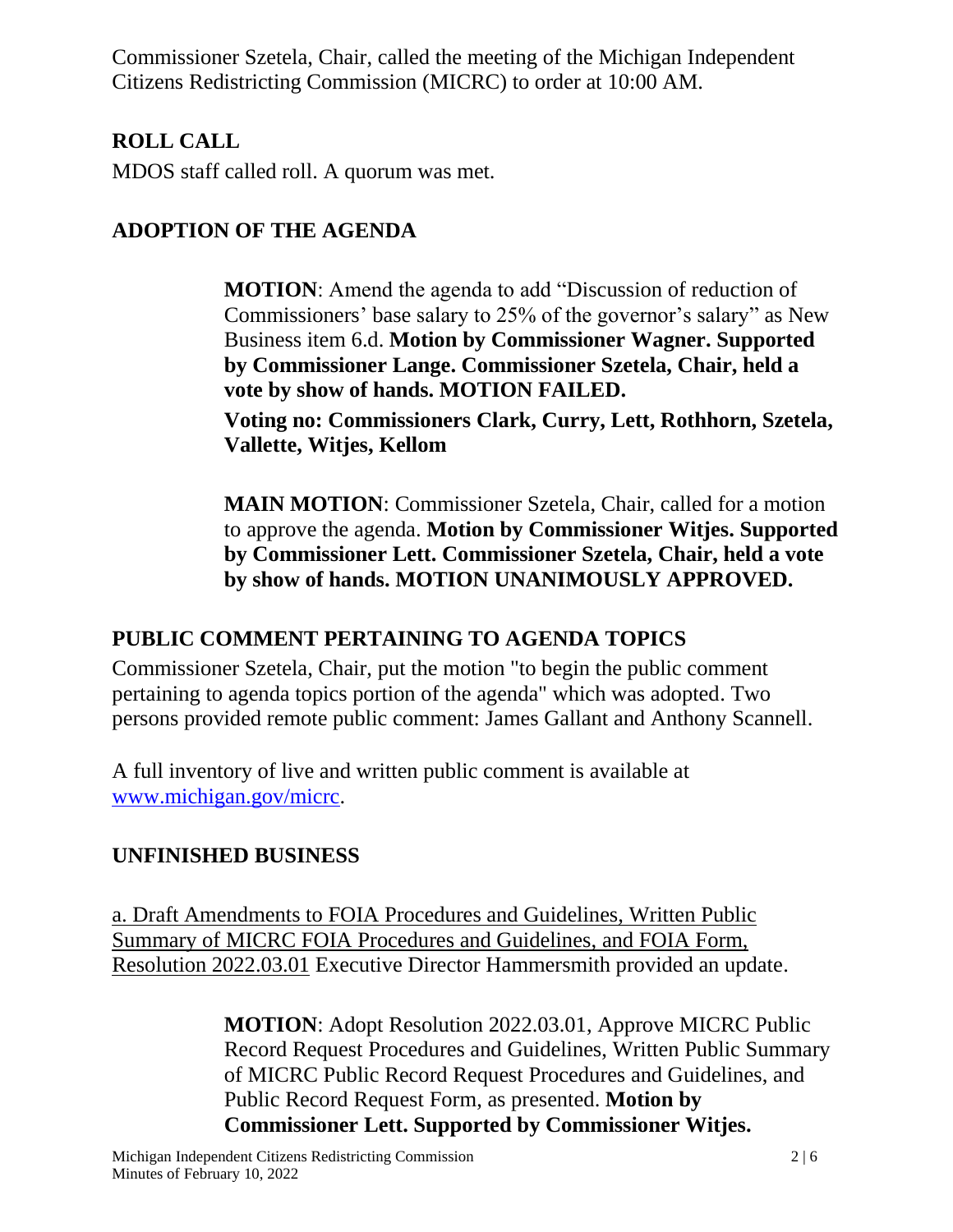**Commissioner Szetela, Chair, held a vote by show of hands. MOTION UNANIMOUSLY APPROVED.**

b. Proposed Amendments to Rules of Procedure, as presented February 24, 2022, Resolution 2022.03.02 The Commission discussed proposed amendments to the Rules of Procedure.

> **MOTION**: Amend Resolution 2022.03.02 to increase the public comment time period to three minutes per participant. **Motion by Commissioner Clark. Supported by Commissioner Lange. Commissioner Szetela, Chair, held a vote by show of hands. MOTION TO AMEND FAILED.**

**Voting No:** Commissioners Curry, Kellom, Lett, Orton, Szetela, Vallette, Weiss, Witjes

**MAIN MOTION**: Adopt the Resolution 2022.03.02, Proposed Amendments to the Rules of Procedure. **Motion by Commissioner Witjes. Supported by Commissioner Rothhorn. Commissioner Szetela, Chair, held a vote by show of hands. MOTION APPROVED.**

**Voting No:** Lange, Lett, Weiss, Wagner

c. Reconsideration of Commission Pay Raise Commissioners discussed a pay raise.

**MOTION**: Motion to reconsider the vote on increasing the pay for the Commissioners by 7%**. Motion by Commissioner Szetela. Supported by Commissioner Lange. Commissioner Szetela, Chair, held a vote by show of hands. MOTION FAILED BY ROLL CALL VOTE.**

 **Voting Yes:** Clark, Lange, Lett, Orton, Weiss, Wagner **Voting No:** Curry, Kellom, Lett, Rothhorn, Vallette, Witjes

#### **NEW BUSINESS**

a. Staffing Changes Commissioners discussed staffing updates.

**MOTION**: Offer the position of Executive Director to Edward Woods III, including the responsibilities of both the Executive Director and Communications and Outreach Director, and negotiate the salary later. **Motion by Commissioner Lett. Supported by**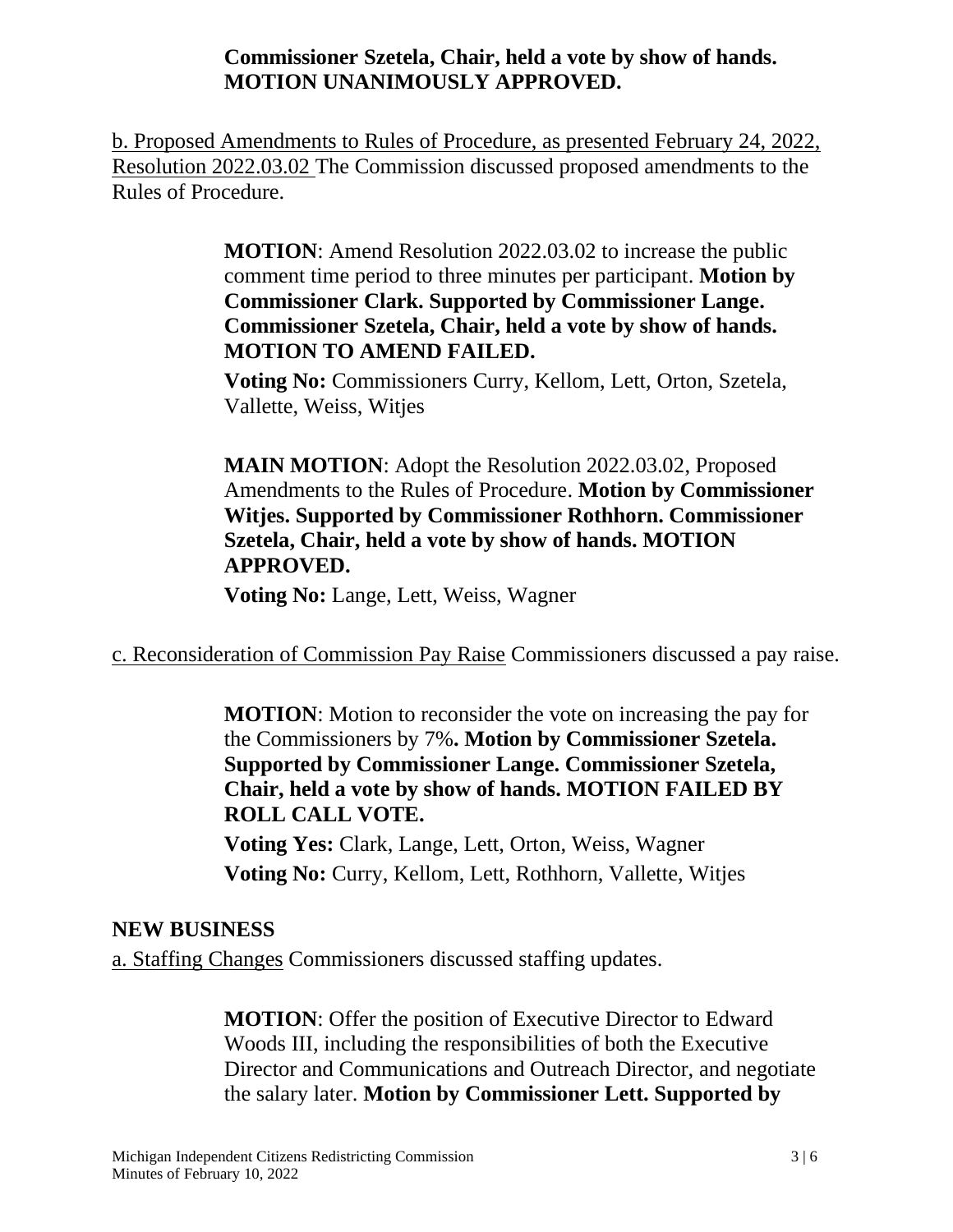### **Commissioner Curry. MOTION APPROVED BY ROLL CALL VOTE.**

**Voting Yes:** Commissioners Kellom, Lett, Orton, Vallette, Rothhorn, Witjes, Curry, Weiss, Szetela, Clark **Voting No:** Commissioners Lange, Wagner

b. Elections Procedure Suggestions Commissioners requested that the election procedures proposed by Commissioner Eid be considered as a future agenda item.

c. Election of Chairperson and Vice-Chairperson Commissioners held a vote to determine the new Chair and Vice-Chair.

**Nominated for Chairperson:** Commissioners Eid, Rothhorn, and Witjes

**ROUND 1:** Commissioner Szetela, Chair, requested that MDOS conduct a vote for the new Chair by roll call, with the intent of eliminating the candidate with the lowest number of votes.

**Voting for Commissioner Eid:** Commissioner Clark **Voting for Commissioner Rothhorn:** Commissioner Kellom, Lett, Orton, Rothhorn, Szetela, Weiss **Voting for Commissioner Witjes:** Commissioners Curry, Lange, Vallette, Wagner, Witjes

Because he received the lowest number of votes, Commissioner Eid was eliminated from consideration for the Chair position.

**ROUND 2:** Commissioner Szetela, Chair, requested that MDOS conduct a Roll Call vote for a new Chair between Commissioner Rothhorn and Witjes.

**Voting for Commissioner Rothhorn:** Commissioner Curry, Clark, Kellom, Lett, Orton, Rothhorn, Szetela, Weiss **Voting for Commissioner Witjes:** Commissioners Lange, Vallette, Wagner, Witjes

**Commissioner Rothhorn was elected Chair.**

**Nominated for Vice-Chairperson:** Commissioners Orton and Witjes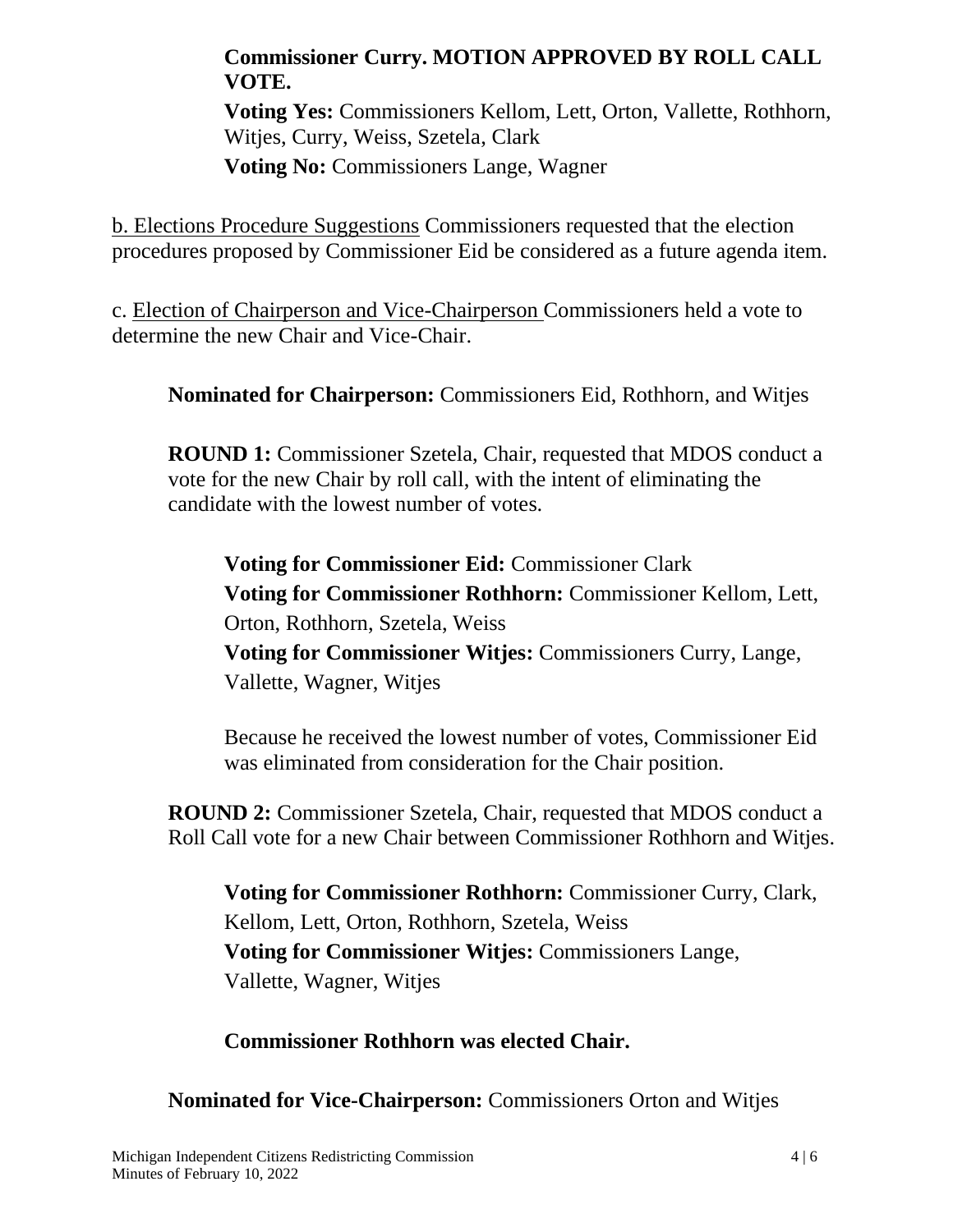Commissioner Szetela, Chair, requested that MDOS conduct a Roll Call vote for a new Vice-Chair.

**Voting for Commissioner Orton:** Commissioners Clark, Orton, Rothhorn, Szetela **Voting for Commissioner Witjes:** Commissioners Curry, Kellom, Lange, Lett, Vallette, Wagner, Weiss, Witjes

### **Commissioner Witjes was elected Vice-Chair.**

d. Liaison between Commission and Legal Counsel The Commission discussed appointment of a Liaison between the Commission and all legal counsel.

> **MOTION**: Appoint Commissioner Lett to serve as a communication liaison with legal counsel. **Motion by Commissioner Weiss. Supported by Commissioner Curry. Commissioner Szetela, Chair, held a vote by show of hands. MOTION APPROVED. Voting No:** Commissioners Lange and Wagner

### **STAFF REPORTS**

a. Executive Director. Executive Director Hammersmith provided a report.

**MOTION:** Commissioner Szetela, Chair, called for a motion to add \$100,000 to the EDS contract. **Motion by Commissioner Witjes. Supported by Commissioner Rothhorn. Commissioner Szetela, Chair, held a vote by show of hands. MOTION APPROVED.**

**Voting No:** Commissioner Lange

**MOTION:** Commissioner salary changes shall go into effect beginning April 1, 2022, and Edward Woods' salary change will be effective April 1st, subject to salary negotiation. **Motion by Commissioner Lett. Supported by Commissioner Rothhorn. Commissioner Szetela, Chair, held a vote by show of hands. MOTION APPROVED.**

**Voting No:** Commissioners Lange and Wagner

**MOTION:** Commissioner Szetela, Chair, called for a motion to approve Commissioners Clark and Curry to negotiate the salary with Communications